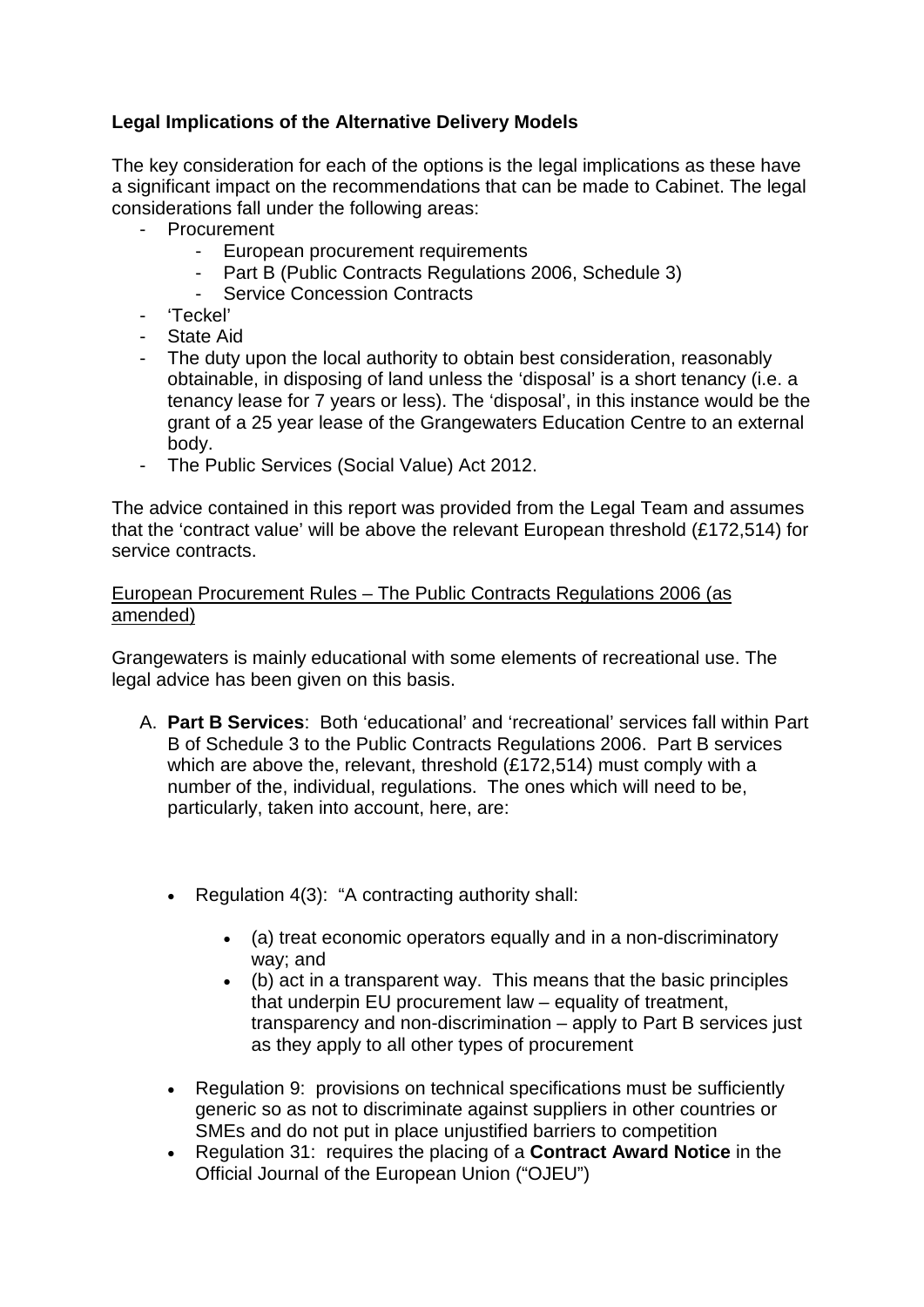The effect of the requirement, identified in (b), is that all Part B, above threshold services, must be subject to a reasonable level of advertising/competition and the process for selecting the 'winner' must be transparent, fair and non-discriminatory as between member states. Needless to say, the Council's own Contract Procedure Rules require a competition to be carried out in respect of contracts for supplies and services with an individual value of £75,000 and above.

The effect of the requirement, contained in Regulation 31, is that all those who are interested will be alerted to the fact that a services contract has been awarded and may result in challenge(s).

- B. **Service Concession Contracts:** This is a contract which is of the same type as a public service contract except for the fact that the consideration for the provision of services consists of, either: (i) the right to exploit the service; or (ii) the right to exploit the service and a payment. If there is, only, a payment, it will not be a concession contract. In addition:
	- a. The 'Operator' must:
		- i. bear the risk involved in establishing and exploiting the service;
		- ii. obtain revenue from the user(s), particularly by charging fees; and
	- b. The Council must:
		- iii. Transfer the responsibility of exploitation to the external 'Operator'

Service concession contracts are (presently) excluded from the Public Contracts Regulations 2006 but are subject to the principles of fairness, non-discrimination, transparency, proportionality and mutual obligation if the contract in question has 'cross-border' interest. Effectively, this means that if the contract has cross-border interest there must be a degree of advertising, sufficient to enable the services market to be opened up to competition and to, also, enable the impartiality of the procurement procedure used to be reviewed.

# "Teckel"

This is included for completeness, only, as the information regarding Grangewaters indicates that the requirements of Teckel can be met such that the contract for the management and running of Grangewaters could be transferred to another organisation, without a competition process being carried out.

If (a) the Council were to exercise, over the external organisation, a control which is similar to that which it exercises over its own departments; and,

(b) the external organisation were to carry out the essential part of its activities for the Council, the management and running of Grangewaters could be transferred to another organisation without a competition process being carried out.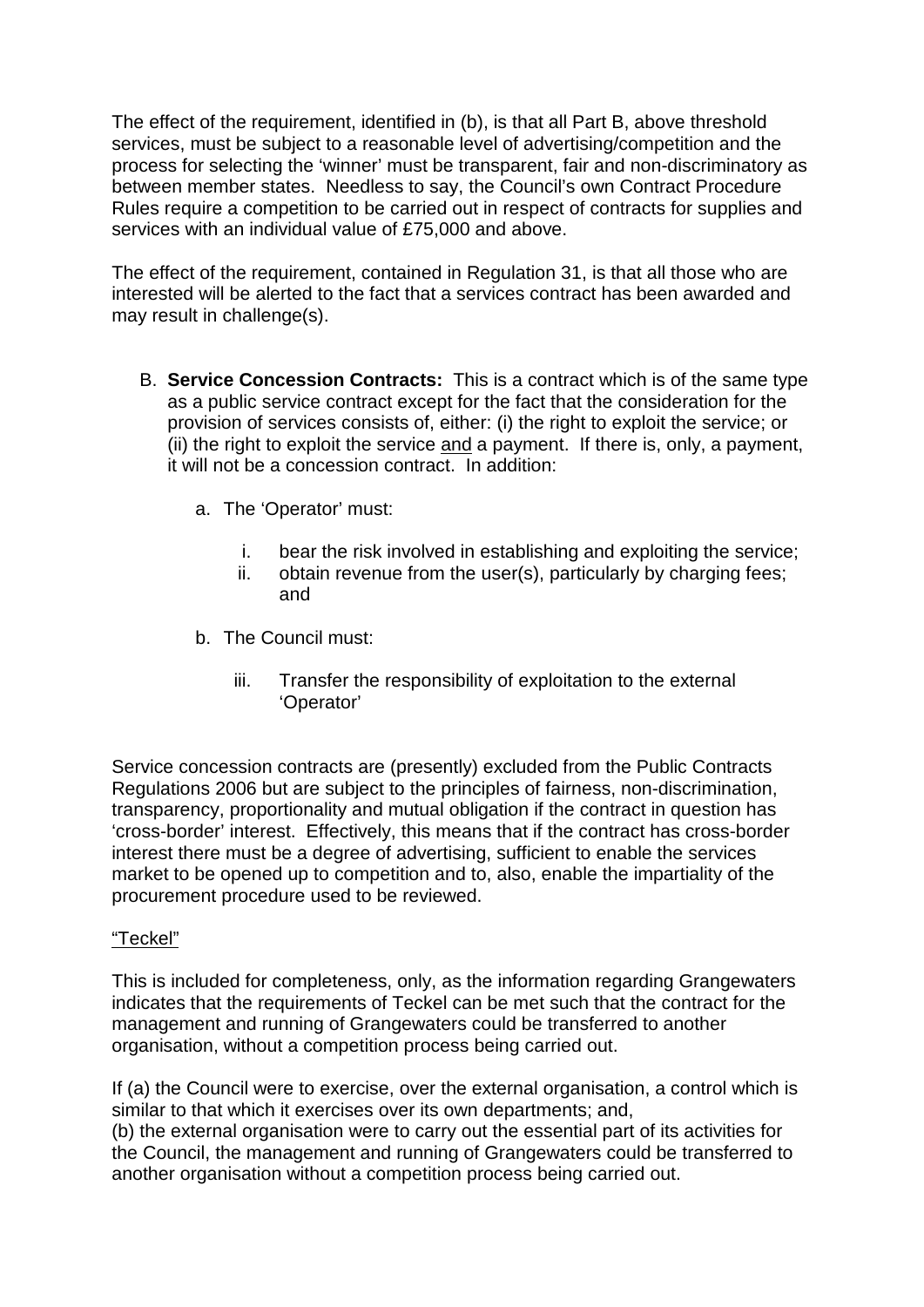The tests are known as the Teckel 'control' and 'function' tests but legal advice indicates that these tests could not be satisfied.

## State Aid

This is aid which:

#### i.is granted by the State or through State resources ii.favours certain undertakings or production of certain goods iii.distorts or threatens to distort competition; and iv.affects trade between Member States, including potential effect on trade between Member States.

State Aid may not be given without the permission of the European Commission unless it is 'de minimis' aid or it falls within an exemption.

In the context of the considerations around Grangewaters, state aid may be involved in the giving of a grant (if relevant) and in the leasing of the Centre for 25 years at an 'undervalue' (a rental which is below market rent/no rental)

#### Best Consideration and Property/Lease

The Council has a duty to obtain the best consideration reasonably obtainable when disposing of land, unless it is a short tenancy (one which does not exceed 7 years). However, if the grant is for the improvement of the social, economic or environmental well-being of the Council's residents and the 'undervalue' does not exceed £2m, a lease could be granted at less than market rent.

#### The Public Services (Social Value) Act 2012

This Act imposes a duty upon the Council, where it proposes to procure or make arrangements for procuring:

- a. the provision of services; or
- b. the provision of services, together with the purchase or hire of goods; or
- c. the provision of services, together with the carrying out of works

to consider:

- a. how what is proposed to be procured might improve the economic, social and environmental well-being of the relevant area, and
- b. how, in conducting the process of procurement, it might act with a view to securing that improvement.